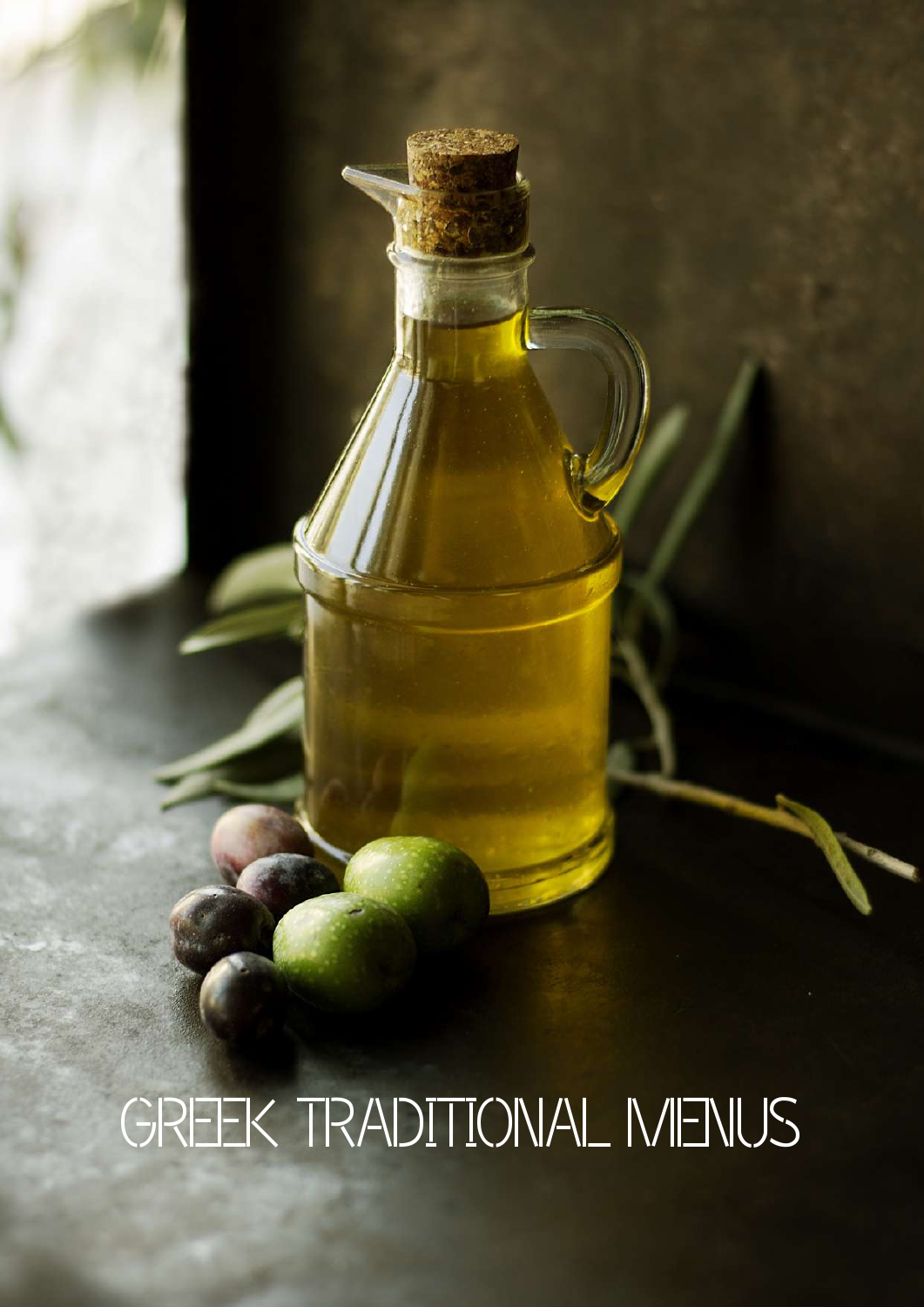

• Tarama fish roe served with pita bread

• Greek salad with feta cheese and bio extra virgin olive oil

# FISRT COURSE

Fresh green beans with red sweet pepper and garlic

# MAIN COURSE

- Moussaka (from 6 people)
- Soutzoukakia with paprika sauce served with rice (kebab with spices)

# DESSERT

Baklava with lemon mousse

Menu: 65 EUR per person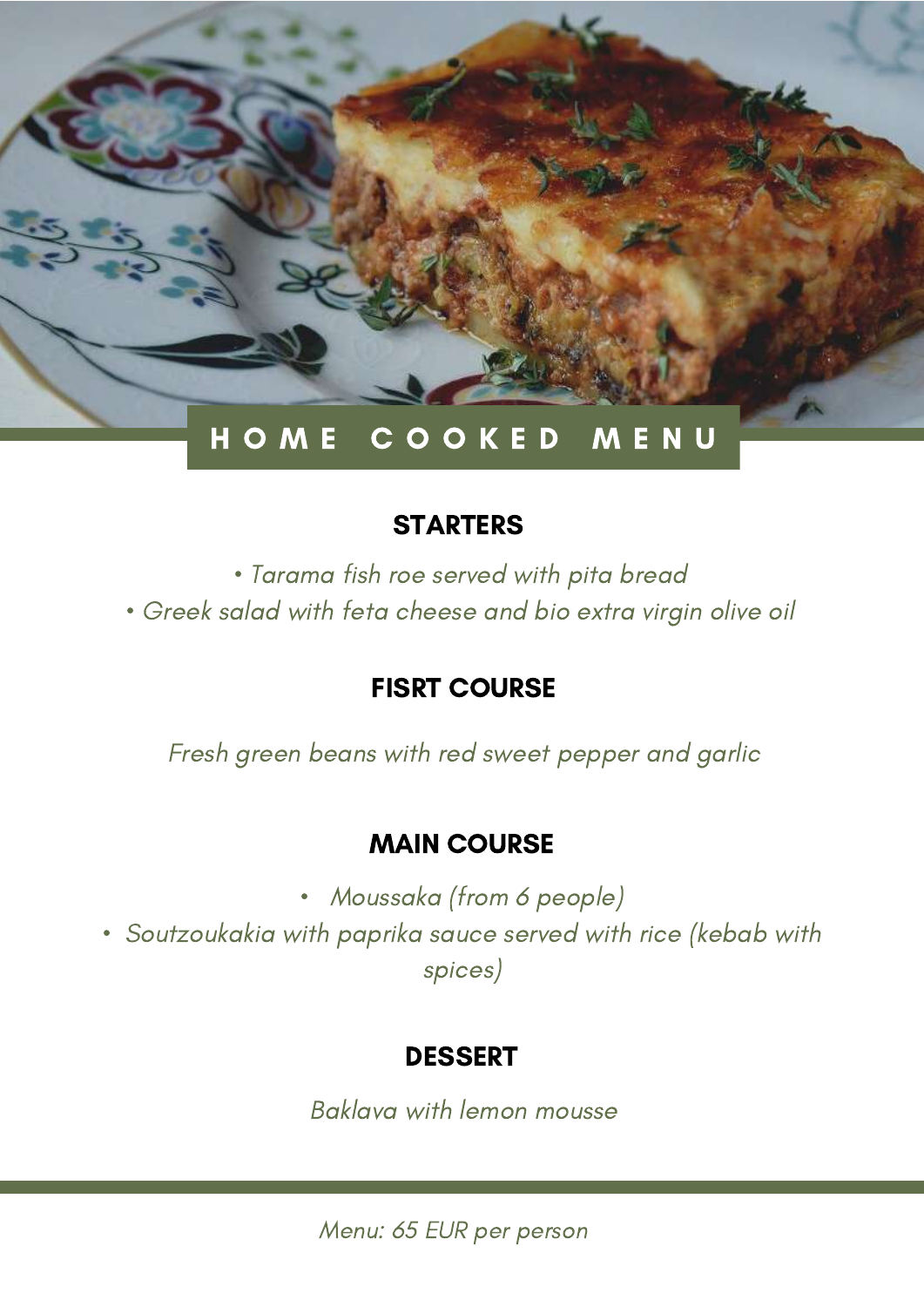

• Tzatziki served with pita bread • Cucumber rolls with feta cheese, sun-dried tomatoes, and capers

# FISRT COURSE

• Fresh salad with chickpeas and baby spinach • Zucchini salad with baby rocket and myzithra cheese

### MAIN COURSE

• Vegetarian moussaka with mushrooms • Fresh green beans with zucchini, eggplants, carrots and potatoes

### DESSERT

Traditional baklava

\*The menu can also be adjusted to a vegan option

Menu: 75 EUR per person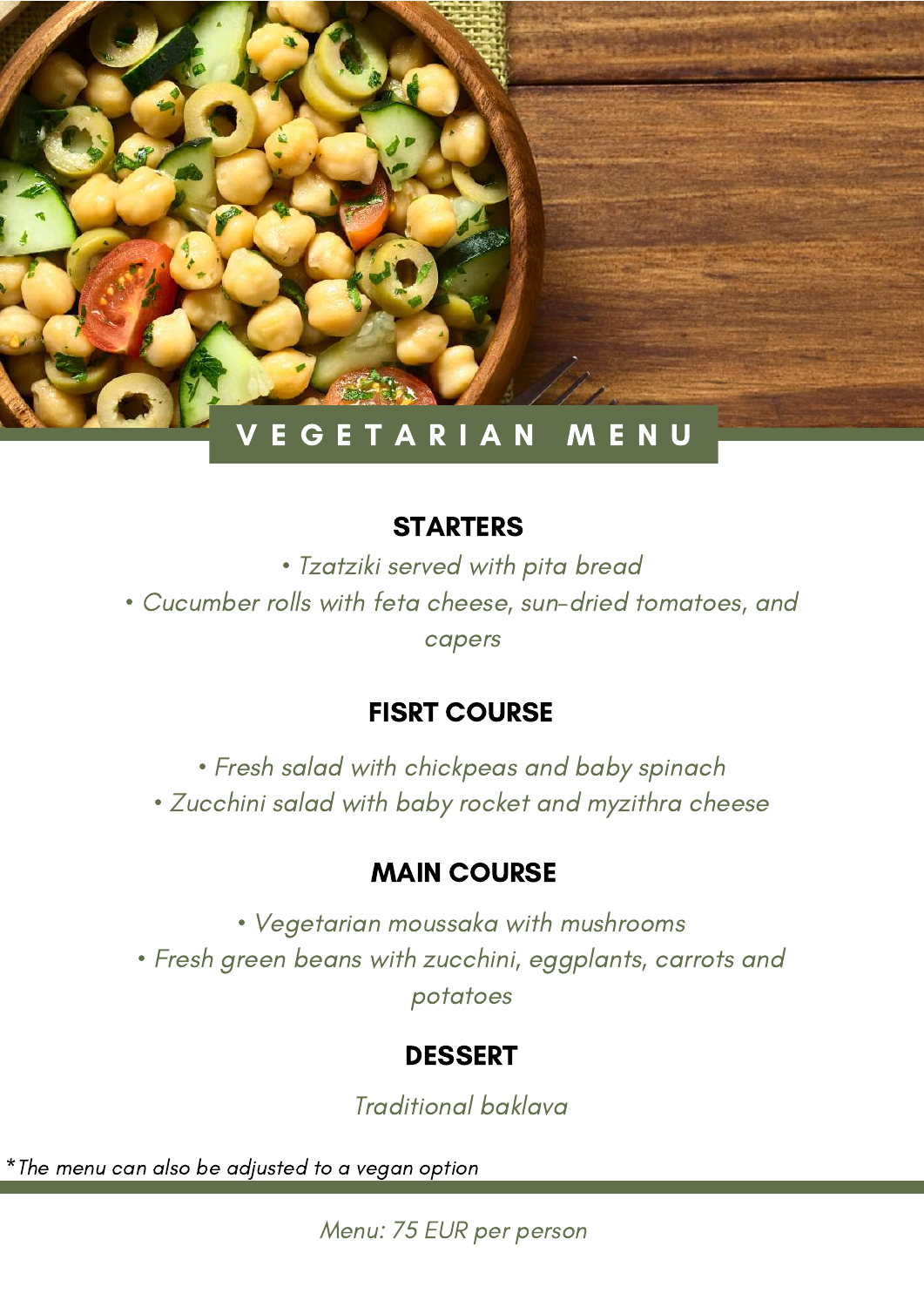

• Green salad with octopus Carpaccio • Fava with fresh parsley and hand-picked oregano from Mykonos

#### FISRT COURSE

• Wild steamed greens from Mykonos with ouzo sauce • Shrimps saganaki

#### MAIN COURSE

• Catch-of-the day fish served with celery roots purée • Grilled calamari with savory sauce ( capers, sundried tomatoes, fresh rosemary, and garlic)

#### DESSERT

Greek yogurt with seasonal fruits and Greek thyme honey

Menu: 95 EUR per person